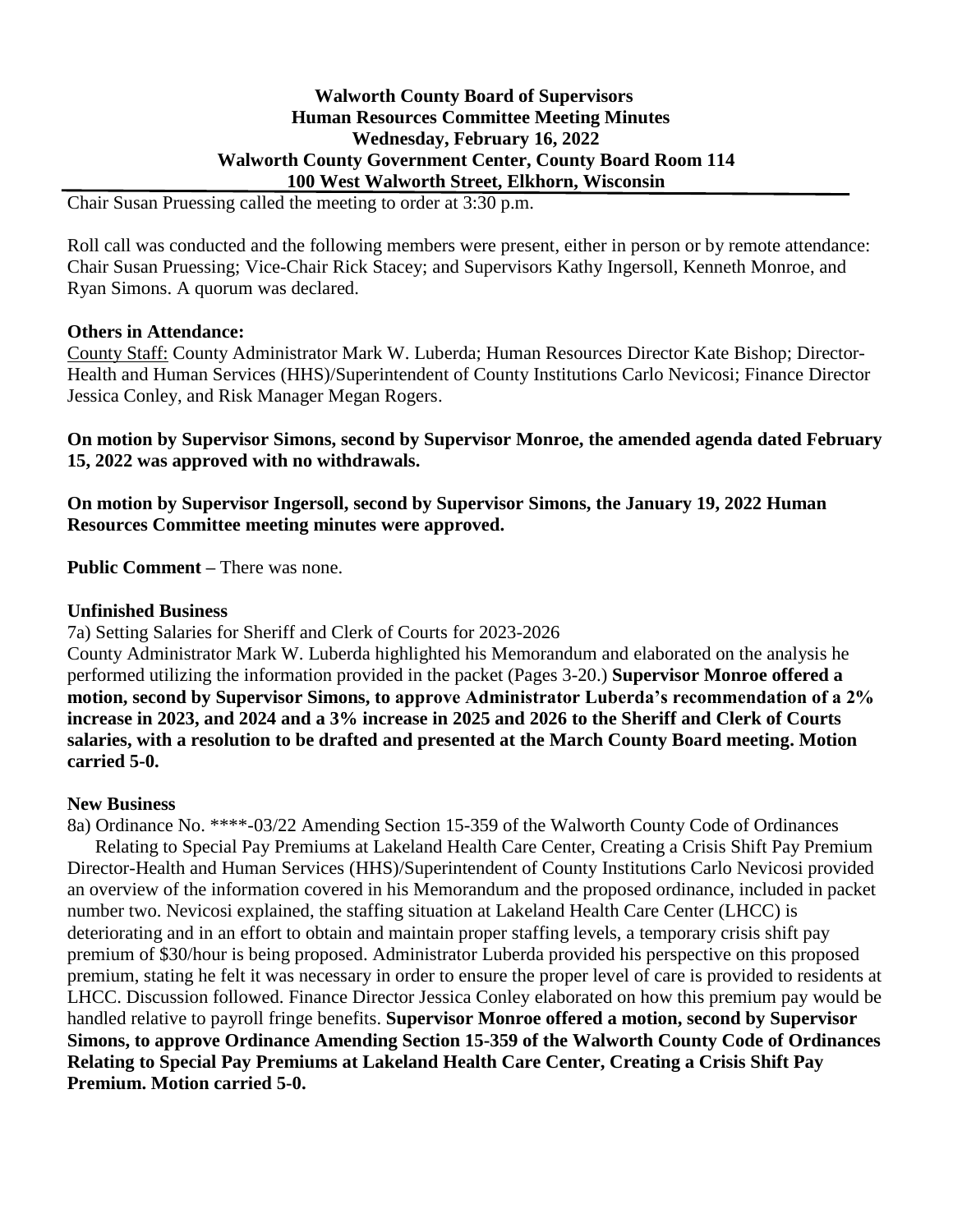8b) Resolution No. \*\*-03/22 Amending Resolution No. 70-11/21 Authorizing a One-Time Premium Payment for Communications and Corrections

Human Resources Director Kate Bishop noted an inconsistency was found in Resolution No. 70-11/21. The Memorandum and resolution included in the packet (Pages 21-26) outline the error and the corrective changes. **Supervisor Simons offered a motion, second by Supervisor Monroe, to approve resolution Amending Resolution No. 70-11/21 Authorizing a One-Time Premium Payment for Communications and Corrections. Motion carried 5-0.**

8c) Ordinance No. \*\*\*\*-03/22 Amending Section 15-359 of the Walworth County Code of Ordinances Relating to Special Pay Premiums for Certain Public Works Employees

Bishop explained, Director of Public Works Richard Hough is requesting a \$2.50/hour special pay premium for employees assigned to managing projects budgeted over \$25,000. Luberda commented that this will allow for internal efficiencies and employee development opportunities. **Supervisor Monroe offered a motion, second by Vice-Chair Stacey, to approve the Ordinance Amending Section 15-359 of the Walworth County Code of Ordinances Relating to Special Pay Premiums for Certain Public Works Employees. Motion carried 5-0.**

## **Reports**

9a) Approved Overfill of the Administrative Assistant position in the Finance Department per Section 15-18 of the Walworth County Code of Ordinances

Bishop reported there was a two week overfill of the Administrative Assistant position in the Finance Department due to the retirement of a long time employee.

9b) COVID-19 Vaccination and Testing for the County as an Employer; OSHA Emergency Temporary Standard (ETS) and Centers for Medicare and Medicaid Services (CMS) Vaccine Mandate Bishop reiterated, the OSHA Emergency Temporary Standard (ETS) is not in effect, therefore it is no longer required to collect the vaccination status of all employees. However, LHCC falls under the Centers for Medicare and Medicaid Services (CMS), which is still in place, therefore those vaccine requirements must be met. Bishop then provided an overview of the timeline relative to the vaccination status of LHCC employees, which can be found in her Memorandum (Page 29.)

## 9c) Personal Time Off utilization for 2021

Bishop highlighted statistical information and analysis as it pertains to the Personal Time off (PTO) utilization for 2021 and how it compared to the previous year.

# 9d) Worker's Compensation & Training Report

Risk Manager Megan Rogers provided an overview of the Worker's Compensation and Training Report, which is brought to the Committee twice a year. She first provided a background to worker's compensation as it relates to liability to the County. Rogers then discussed worker's compensation claims filed in the last six months and what actions are being taken to mitigate future accidents. Discussion followed.

9e) Report on Ord. No. 1255-11/21 – Continuing Limited-Term, Human Resources-Related Special Authority to Enable Continued Response to and Management of Operation During the COVID-19 Pandemic by Extending Certain Authorization as Previously Approved

Bishop reported, one individual from Health and Human Services in Economic Support has continued to assist with contract tracing as needed.

**Reports/Announcements by Chairperson –** Bishop noted a staff change in the Human Resources Department. Josh Pollock has been promoted internally from a Benefits Specialist to the Benefits Manager.